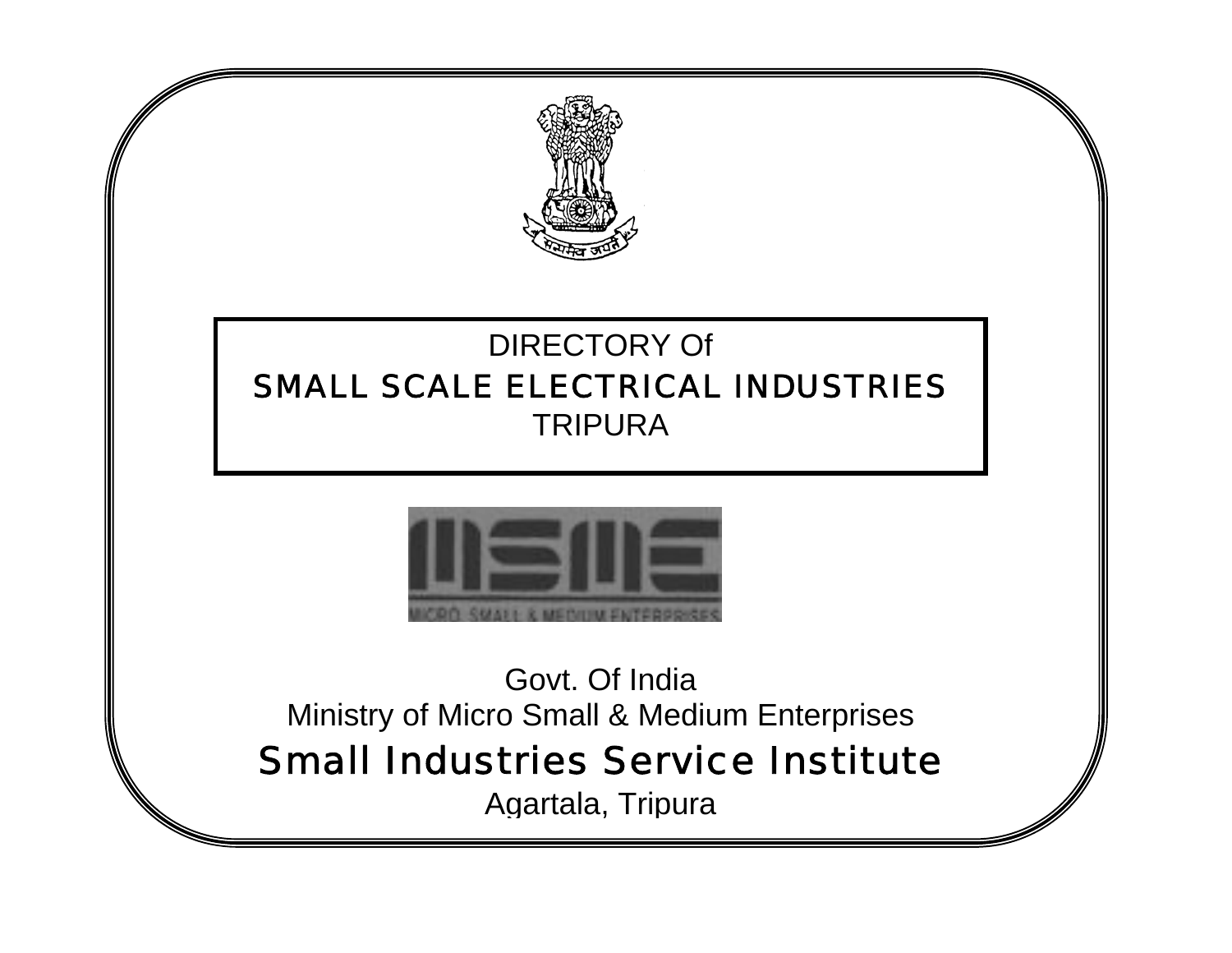## *FOREWORD*

 The Small Scale Industries (SSI) Sector contributes significantly to the prime social objective of providing employment opportunity. The SSI sector has been contributing significantly to Industrial Production, Exports and national gross domestic product. Statistic pertaining to the sector plays an important role for policy formulation on credit, Marketing, Technology, Entrepreneurial development and infrastructural development.

 The relevant data being incorporated in our directory of Electrical SSI Registered units of Tripura will prove vital documents for all the promotional bodies(Industrial) operating in the District/State. It will also be useful for researchers and planners in analyzing Industrial Trends and in Suggesting/Determining measures for future development.

 In its maiden approach the SISI Agartala has brought out a Directory of Electrical SSI registered units of Tripura .Because of initial constraints, the publication may not have reached the mark to serve the purpose enumerated above but it will certainly be a base for future up-graded editing .

 I acknowledge the sincere efforts made by Shri Manoj Kumar, Assistant Director(Elect.) ,SISI, Agartala for collection , Compilation of data.

 Place : Agartala **(V.S.Murty)** Date :  $10^{th}$  July 2007 Director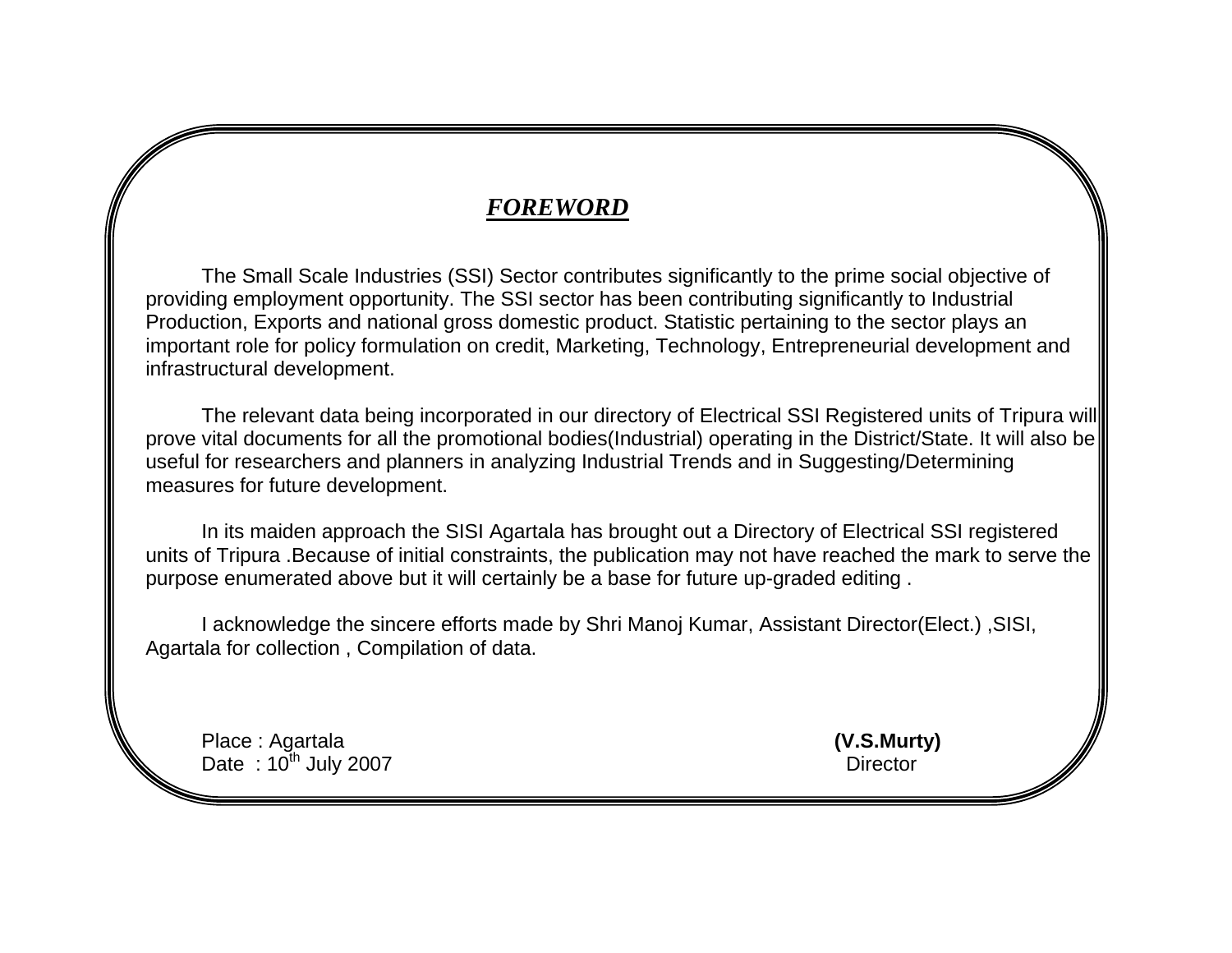## **List of Permanent SSI Registered Electrical/Electronics Units in Tripura**

| Sl.<br>No.     | <b>Name of Address of the Unit</b>                                 | <b>SSI</b><br><b>Registration</b><br>No. & Date | <b>Name of Products</b><br>being<br>Manufactured/<br><b>Servicing</b> | <b>Remarks</b> |
|----------------|--------------------------------------------------------------------|-------------------------------------------------|-----------------------------------------------------------------------|----------------|
| $\mathbf{1}$   | <b>M/s Kar Electrical</b>                                          | 296                                             | Servicing, Winding                                                    | <b>SSI</b>     |
|                | Paradise Chowmuhani, Agartala, Tripura(W)<br>Prop.:                | dated 18-04-74                                  |                                                                       |                |
| $\overline{2}$ | <b>M/s Delux Battery House</b>                                     | 504                                             | Wet Battery                                                           | Tiny           |
|                | 76, HGB Road, Agartala, Tripura(W)<br>Prop.: Shri Rashamoy Goswami | dated 16-03-79                                  |                                                                       |                |
| $\overline{3}$ | <b>M/s Optics King</b>                                             | 515                                             | <b>Optical Lamp</b>                                                   | <b>SSI</b>     |
|                | Masjid Road, Shibnagar, Agartala, Tripura(W)                       | dated 06-10-79                                  |                                                                       |                |
|                | Prop.: Shri Santosh Ghosh                                          |                                                 |                                                                       |                |
| $\overline{4}$ | <b>M/s Star Auto Electric</b>                                      | 615                                             | Wet Battery                                                           | <b>SSI</b>     |
|                | A.A. Road, Agartala, Tripura(W)<br>Prop.: Shri Samarjit Banik      | dated 14-11-83                                  |                                                                       |                |
| 5 <sup>5</sup> | <b>M/s Gouri Battery House</b>                                     | 619                                             | <b>Battery</b>                                                        | <b>SSI</b>     |
|                | Motor Stand Road, Agartala, Tripura(W)                             | dated 14-11-83                                  |                                                                       |                |
|                | Prop.: Shri Dhirendra Ch. Deb                                      |                                                 |                                                                       |                |
| 6              | <b>M/s Raju Auto Electrical Works</b>                              | 741                                             | Wet Battery                                                           | <b>SSI</b>     |
|                | Chittaranjan Road, Agartala, Tripura(W)                            | dated 11-08-86                                  |                                                                       |                |
|                | $Prop.$ :                                                          |                                                 |                                                                       |                |
| $\tau$         | <b>M/s Arundhuti Cables</b>                                        | 793                                             | <b>PVC</b> Insulated                                                  | <b>SSI</b>     |
|                | I.E. A.D. Nagar, Agartala, Tripura(W)                              | dated 25-04-88                                  | Cables                                                                |                |
|                | Prop.: Shri Rabindra Nath Das &                                    |                                                 |                                                                       |                |
|                | Shri Kank Kumar Jain                                               |                                                 |                                                                       |                |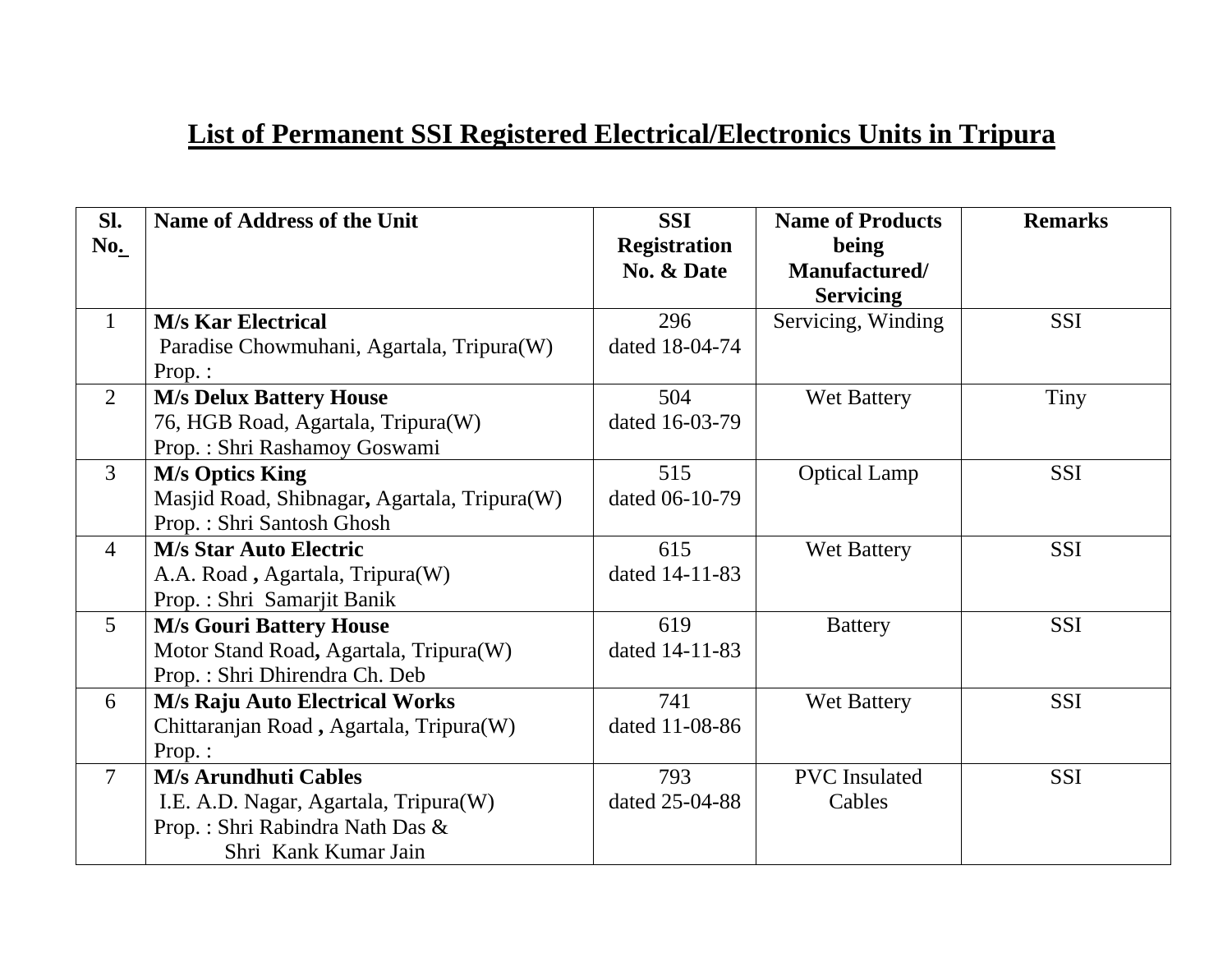| Sl. | <b>Name of Address of the Unit</b>           | <b>SSI</b>          | <b>Name of Products</b> | <b>Remarks</b> |
|-----|----------------------------------------------|---------------------|-------------------------|----------------|
| No. |                                              | <b>Registration</b> | being                   |                |
|     |                                              | No. & Date          | Manufactured/           |                |
|     |                                              |                     | <b>Servicing</b>        |                |
| 8   | <b>M/s TRIPCON</b>                           | 851                 | Aluminum                | <b>SSI</b>     |
|     | Dukli I.E, Madhuban Tripura                  | dated 30-10-90      | Conductors,             |                |
|     | Prop.: Shri P.P.Goyal ,Ajoy Goyal            |                     | Galvanized Iron         |                |
| 9   | <b>M/s Biswakarma Servicing Centre</b>       | 852                 | <b>Stranded Wire</b>    | SSI            |
|     | ONGC Colx. Badharghut, Tripura(W)            | dated 03-11-90      |                         |                |
|     | Prop.: Shri Ashok Ghosh                      |                     |                         |                |
| 10  | <b>M/s Maa Engineering Works</b>             | 901                 | Engineering of          | <b>SSSBE</b>   |
|     | Kalyani Dhaleshwar, Tripura(W)               | dated 02-03-91      | Motor                   |                |
|     | Prop.: Shri Rati Kanti Podder                |                     |                         |                |
| 11  | M/s Trim Asha Industries Pvt. Ltd.           | 907                 | Transformer, Switch     | <b>SSI</b>     |
|     | Nutannagar, Airport Road, Tripura(W)         | dated 25-03-91      | Gear & Industrial       |                |
|     | Prop.: Shri Anup Kumar Roy                   |                     | Products                |                |
| 12  | <b>M/s Sky Vision</b>                        | 980                 | Making of Antennae      | <b>SSI</b>     |
|     | Pragati Road, Krishna Nagar, Agartala        | dated 12-11-91      |                         |                |
|     | Prop.: Shri Tapas Kumar Dhar                 |                     |                         |                |
| 13  | <b>M/s Bardhan &amp; Sons</b>                | 1030                | <b>TV</b> Antennae      | <b>SSI</b>     |
|     | College Road, Shibnagar, AA Road, Tripura(W) | dated 06-04-92      |                         |                |
|     | Prop.: Shri Bijay Gopal Bardhan              |                     |                         |                |
| 14  | <b>M/s Champa Welding House</b>              | 1061                | Repair of Motor         | <b>SSI</b>     |
|     | Motor Stand, Agartala, Tripura(W)            | dated 15-09-92      |                         |                |
|     | Prop.: Shri Tapan Chakraborty                |                     |                         |                |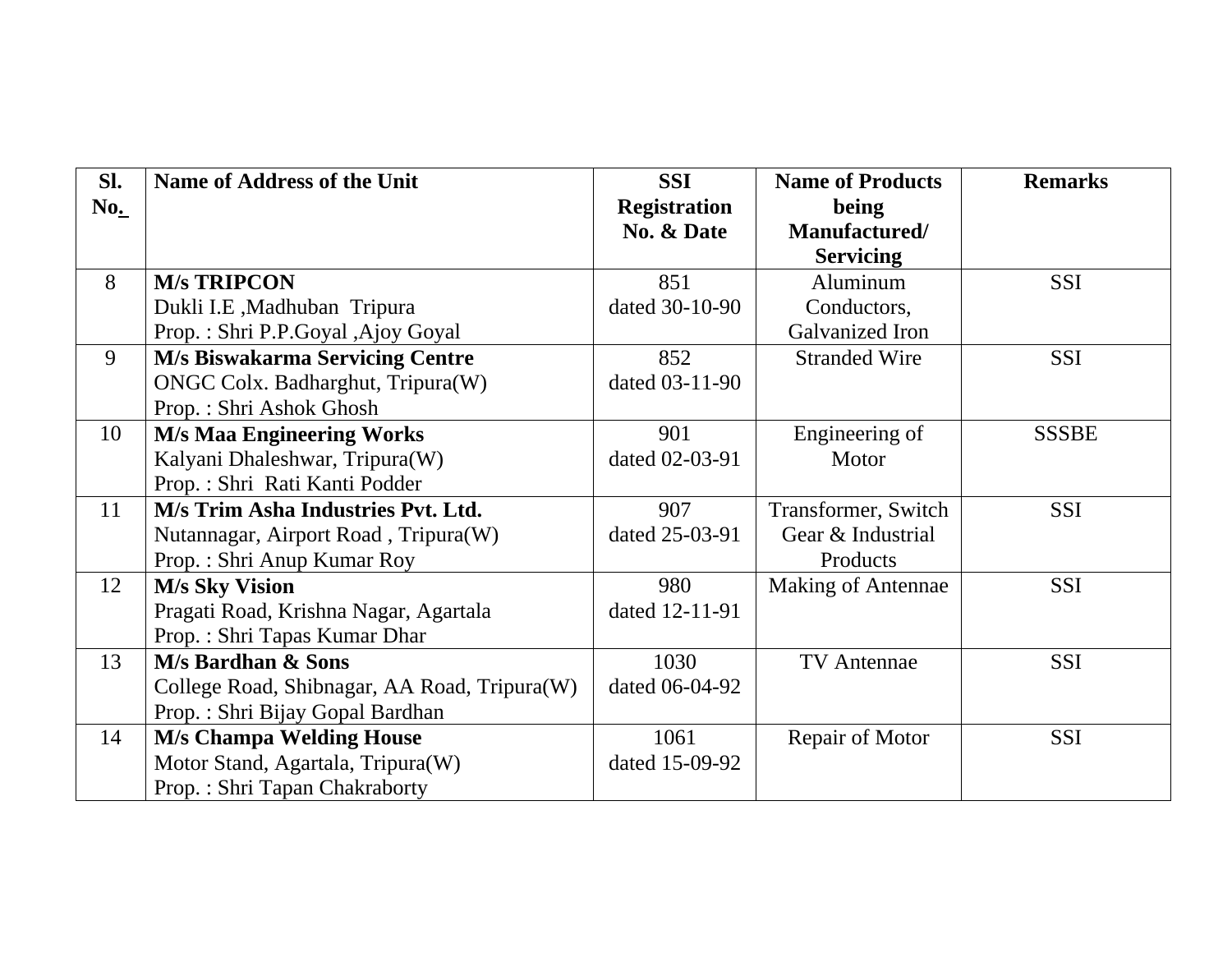| Sl. | <b>Name of Address of the Unit</b>        | <b>SSI</b>          | <b>Name of Products</b>    | <b>Remarks</b> |
|-----|-------------------------------------------|---------------------|----------------------------|----------------|
| No. |                                           | <b>Registration</b> | being                      |                |
|     |                                           | No. & Date          | Manufactured/              |                |
|     |                                           |                     | <b>Servicing</b>           |                |
| 15  | <b>M/s Snehalata Enterprise</b>           | 1077                | TV Booster, Voltage        | <b>SSI</b>     |
|     | West Joynagar, Agartala, Tripura(W)       | dated 29-10-92      | <b>Stabilizer Power</b>    |                |
|     | Prop.: Shri Kalyan Dey                    |                     | Inverter                   |                |
| 16  | <b>M/s Mallik Mechanical House</b>        | 1083                | Wet Battery Mfg.           | <b>SSI</b>     |
|     | Kalibari Road, SP, Khowai, Tripura(W)     | dated 18-11-92      |                            |                |
|     | Prop.: Shri Anil Ch. Mallik               |                     |                            |                |
| 17  | M/s Basant Cables & Conductors (P) Ltd,   | 190301106           | AAC & ACSR                 | <b>SSI</b>     |
|     | I.E. A.D. Nagar, Agartala, Tripura(W)     | dated 15-05-93      | Conductors                 |                |
|     | Prop.: Shri Basant Kumar Jain             |                     |                            |                |
| 18  | <b>M/s Bhowmik Electrical Engineering</b> | 190301158           | Repairing &                | <b>SSSBE</b>   |
|     | Charilam, Tripura(W)                      | dated 05-01-94      | Servicing Of               |                |
|     | Prop.: Shri Khokan Bhowmik                |                     | Electrical                 |                |
| 19  | <b>M/s Sree Ram Refregeration House</b>   | 190301166           | Repairing &                | <b>SSSBE</b>   |
|     | Milan Chakra, Agartala, Tripura(W)        | dated 03-02-94      | <b>Servicing Of Freeze</b> |                |
|     | Prop.: Shri Sudhangshu Dey                |                     |                            |                |
| 20  | M/s Maharishi Udyog                       | 190301180           | AAC & ACSR                 | <b>SSI</b>     |
|     | Dukli I.E, Ranirkhamar Agartala.          | dated 30-04-94      | Conductors                 |                |
|     | Prop.: Shri Prem Prakash Goyal            |                     |                            |                |
| 21  | $M/s$ Joy engineering $& Co.$             | 190301190           | Repairing of               | <b>SSSBE</b>   |
|     | HGB Road, Agartala, Tripura(W)            | dated 22-07-94      | <b>Electrical Motor</b>    |                |
|     | Prop.: Smt. Madhusree Majumder            |                     |                            |                |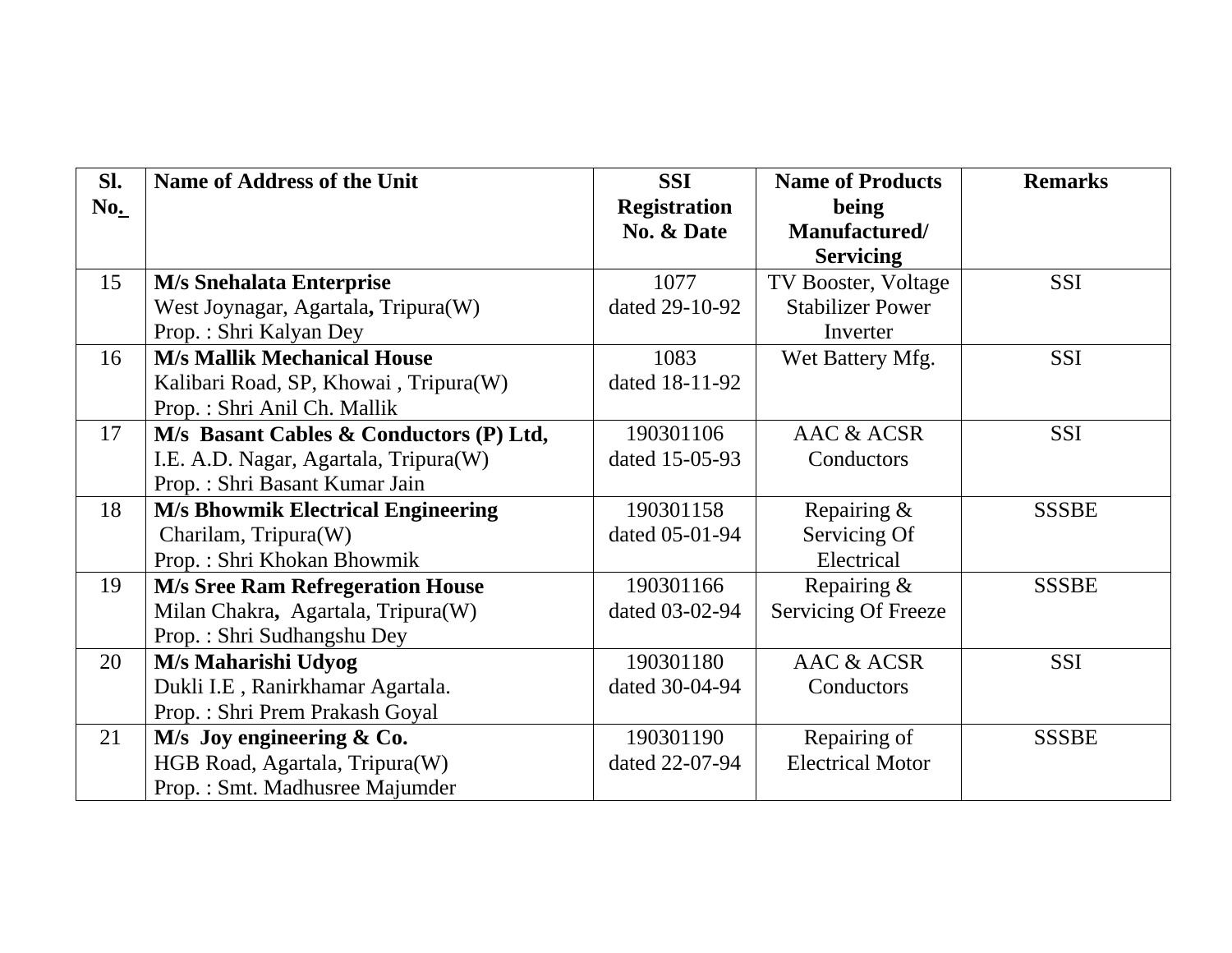| SI. | <b>Name of Address of the Unit</b>          | <b>SSI</b>          | <b>Name of Products</b> | <b>Remarks</b> |
|-----|---------------------------------------------|---------------------|-------------------------|----------------|
| No. |                                             | <b>Registration</b> | being                   |                |
|     |                                             | No. & Date          | <b>Manufactured</b>     |                |
|     |                                             |                     | /Servicing              |                |
| 22  | <b>M/s Spare Tone Electronics</b>           | 190301195           | Repairing of            | <b>SSSBE</b>   |
|     | Santosh Market, A.K. Road, Agartala,        | dated 30-08-94      | Electrical              |                |
|     | Tripura(W)                                  |                     | Electronics             |                |
|     | Prop.: Shri Debasish Das                    |                     |                         |                |
| 23  | <b>M/s HI- Tech Compucare</b>               | 190301234           | Computer                | <b>SSSBE</b>   |
|     | Old Thana Road, Ganaraj Chowmuhani,         | dated 29-03-95      | Assembling              |                |
|     | Agartala                                    |                     |                         |                |
|     | Prop.: Shri Priyanath Das                   |                     |                         |                |
| 24  | <b>M/s Moon Battery</b>                     | 190301300           | Battery Mfg.            | <b>SSI</b>     |
|     | Bardwali Bishalgarh Road, AD Nagar Agartala | dated 14-06-96      |                         |                |
|     | Prop.: Shri Ashutosh Chakraborty            |                     |                         |                |
| 25  | M/s New Nandan TV Repairing & Servicing     | 190301305           | TV Repairing &          | <b>SSSBE</b>   |
|     | Unit                                        | dated 05-08-96      | Servicing               |                |
|     | Melarmath, Agartala, Tripura(W)             |                     |                         |                |
|     | Prop.: Shri Sanjib Roy                      |                     |                         |                |
| 26  | M/s Tripua Polymar PVT. Ltd.                | 190301419           | <b>Rigit PVC Pipes</b>  | <b>SSI</b>     |
|     | Dukli Ind, Estate, Madhuban, Agartala,      | dated 07-08-99      |                         |                |
|     | Tripura(W)                                  |                     |                         |                |
|     | Prop.: Shri Haridas Saha & Smt Nipuna Saha  |                     |                         |                |
| 27  | <b>M/s Abhinandan Enterprise</b>            | 190301456           | <b>AAC &amp; ACSR</b>   | <b>SSI</b>     |
|     | I.E. A.D. Nagar, Agartala, Tripura(W)       | dated 10-07-00      | Conductors              |                |
|     | Prop.: Shri Milap Chand Jain &              |                     |                         |                |
|     | Shri BC Bandari                             |                     |                         |                |
| 28  | M/s Joyram Industry                         | 190301459           | Mfg. of wire            | <b>SSI</b>     |
|     | Joynagar, BK Lane, HGBRoad, Agartala,       | dated 21-10-00      | netting(PVC), GI        |                |
|     | Tripura(W)                                  |                     | wire                    |                |
|     | Prop.: Shri Sudip Paul                      |                     |                         |                |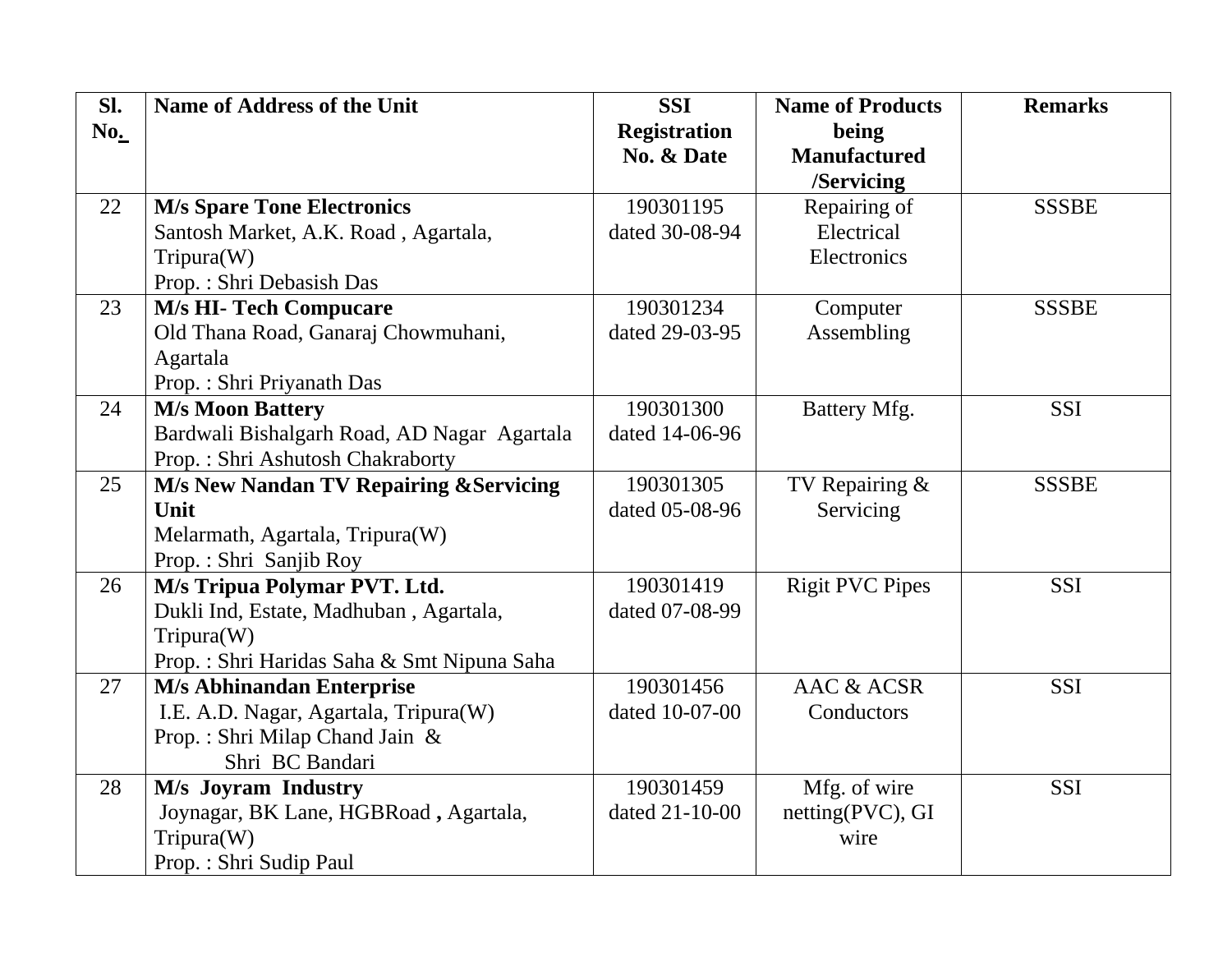| Sl. | <b>Name of Address of the Unit</b>           | <b>SSI</b>          | <b>Name of Products</b>   | <b>Remarks</b> |
|-----|----------------------------------------------|---------------------|---------------------------|----------------|
| No. |                                              | <b>Registration</b> | being                     |                |
|     |                                              | No. & Date          | <b>Manufactured</b>       |                |
|     |                                              |                     | /Servicing                |                |
| 29  | <b>M/s B.P. Electrical &amp; Electronics</b> | 190301522           | <b>Electrical Light</b>   | <b>SSSBE</b>   |
|     | Salbagan, Hatipara, Agartala, Tripura(W)     | dated 01-04-03      | <b>Fitting Chock</b>      |                |
|     | Prop.: Smt. Rina Karmakar                    |                     |                           |                |
| 30  | <b>M/s Quality Computer &amp; Graphics</b>   | 190301537           | Computer                  | <b>SSSBE</b>   |
|     | Motor Stand Road, Agartala, Tripura(W)       | dated 01-06-04      | Maintenance &             |                |
|     | Prop.: Shri Shyamal Kumar deb                |                     | Servicing                 |                |
| 31  | M/s Dadabhai Auto Electric                   | 190301545           | <b>Battery Assembling</b> | <b>SSI</b>     |
|     | A.A.Road, chanpur, Agartala, Tripura(W)      | dated 01-03-05      | Reconditioning            |                |
|     | Prop.: Shri Subrata Ghosh                    |                     |                           |                |
| 32  | <b>M/s Sharma Radio Service</b>              | 190200334           | Radio Repairing           |                |
|     | Dhajanagar, Matabari Block, Udaipur, Tripura | dated 20-07-89      |                           |                |
|     | Prop.: Shri Haricharan Sharma                |                     |                           |                |
| 33  | M/s Grem                                     | 190200027           | Wet Battery               |                |
|     | N.T. Road, Matabari Block, Udaipur, Tripura  | dated 04-07-89      |                           |                |
|     | Prop.: Shri makhan Lal Saha                  |                     |                           |                |
| 34  | M/s Sunil Kumar Das & Co.                    | 190200391           | Mfg. of PVC & GI          |                |
|     | Gakulpur, Matabari Block, Udaipur, Tripura   | dated 02-02-96      | Pipes                     |                |
|     | Prop. : $---$                                |                     |                           |                |
| 35  | M/s Maa Cycle & Electrical Sotre             | 190200383           | Cycle & Electrical        |                |
|     | Krishnanagar, Belonia, Tripura               | dated 02-02-96      | Good Rep. &               |                |
|     | Prop.: Smt. Prativa Bhowmik                  |                     | Servicing                 |                |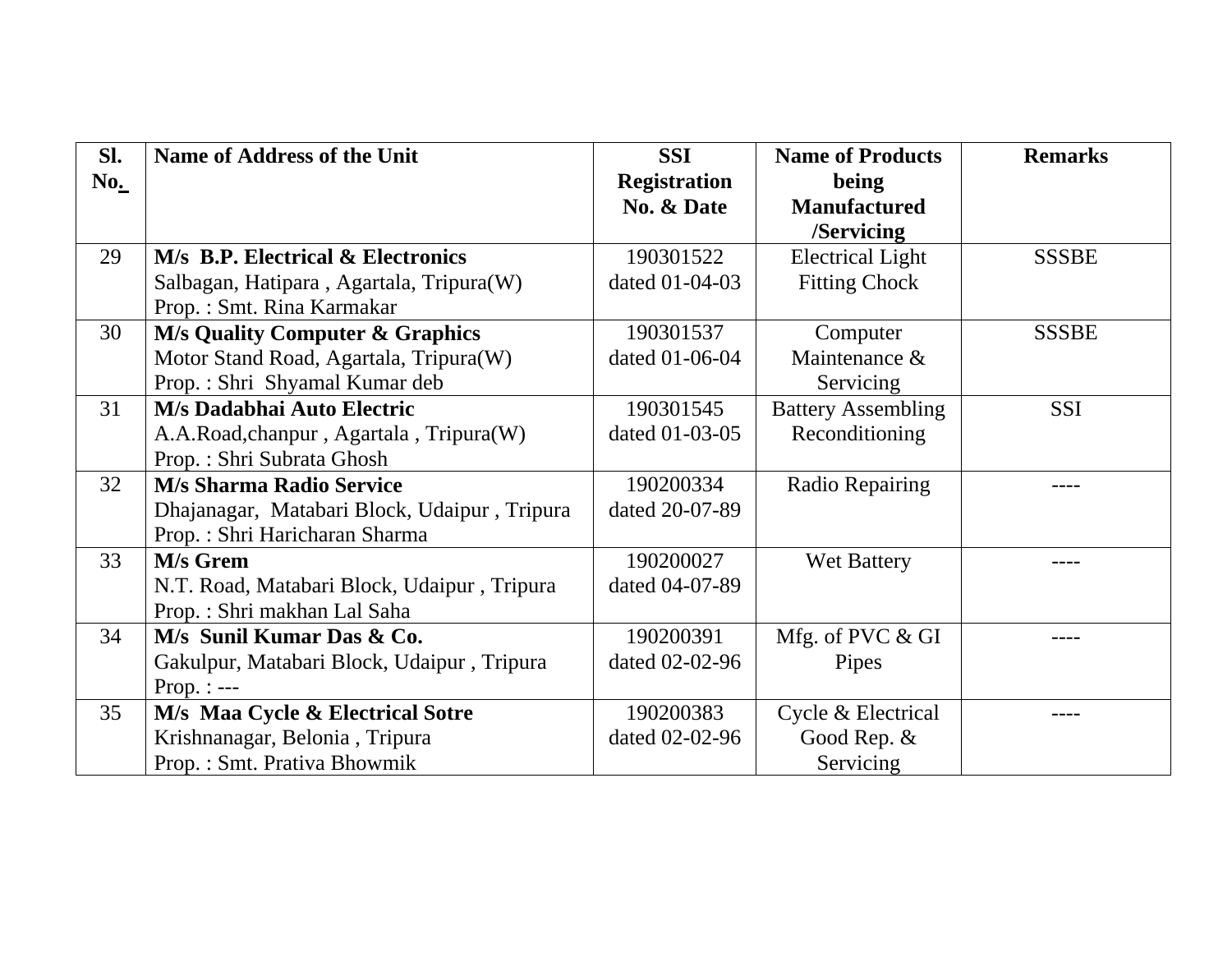| Sl. | <b>Name of Address of the Unit</b>            | <b>SSI</b>          | <b>Name of Products</b> | <b>Remarks</b> |
|-----|-----------------------------------------------|---------------------|-------------------------|----------------|
| No. |                                               | <b>Registration</b> | being                   |                |
|     |                                               | No. & Date          | Manufactured/           |                |
|     |                                               |                     | <b>Servicing</b>        |                |
| 36  | <b>M/s Datta Electrical Goods Repairing</b>   | 190200369           | Electrical Good Rep.    |                |
|     | Krishnanagar, Belonia, Tripura                | dated 13-04-94      | & Servicing             |                |
|     | Prop.: Ashit Datta                            |                     |                         |                |
| 37  | <b>M/s Choudhury Radio House</b>              | 190200062           | Radio Repairing         |                |
|     | Town Sonamura, Udaipur, Tripura               | dated 22-04-91      |                         |                |
|     | $Prop.$ :                                     |                     |                         |                |
| 38  | <b>M/s Uttam Electrical Goods Store</b>       | 190200373           | Electrical Good Rep.    |                |
|     | Krishnanagar, Belonia, Tripura                | dated 05-09-94      | & Servicing             |                |
|     | $Prop.$ :                                     |                     |                         |                |
| 39  | <b>M/s</b> Roy Enterprise                     | 160021100001        | Mfg. of Converters      | Micro          |
|     | Vill + PO Nutanbazar, Amarpur South Tripura   | dated 13-04-07      |                         |                |
|     | Prop.: Shri Prasanta Roy                      |                     |                         |                |
| 40  | <b>M/s Electrical &amp; Cables Conductors</b> | 190100050           | Cables                  |                |
|     | Kumarghat Tripura                             | dated 10-03-80      |                         |                |
|     | Prop.:                                        |                     |                         |                |
| 41  | M/s North Hill Wire & Cable Co.               | 190100076           | Electrical Cables &     |                |
|     | Industrial Estates, Dharmanagar               | dated 18-04-84      | Wire                    |                |
|     | Prop.:                                        |                     |                         |                |
| 42  | <b>M/s Tripura Wire &amp; Steel Products</b>  | 19011112            | Wire Mfg.               |                |
|     | Panisagar, RD Block, Dharmanagar              | dated 15-07-83      |                         |                |
|     | Prop.:                                        |                     |                         |                |